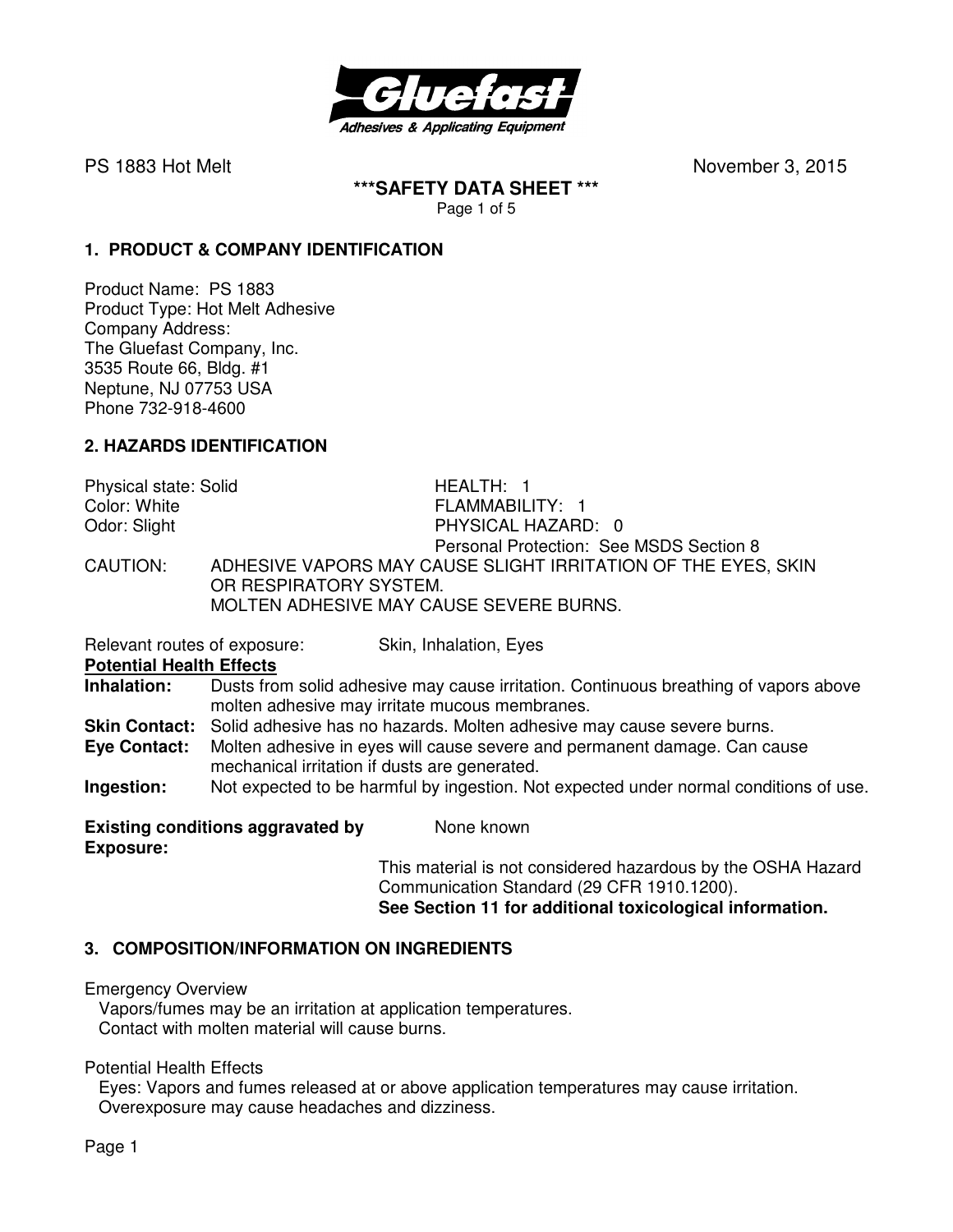

### **\*\*\*SAFETY DATA SHEET \*\*\***  Page 2 of 5

Skin: No known effects.

Inhalation: Vapors and fumes may cause irritation of the nose, throat and respiratory tract. Overexposure may cause headaches and dizziness.

Ingestion: Not an anticipated route of exposure. Harmful if swallowed.

Chronic: No anticipated chronic effects.

REGULATED CARCINOGEN STATUS: Unless noted below, this product does not contain regulated levels of NTP, IARC, ACGIH or OSHA listed carcinogens.

Existing health conditions Affected by Exposure: No known effects on other illnesses.

#### **4. FIRST AID MEASURES**

### **5. FIRE FIGHTING MEASURES**

| Flash point:                          | $>204$ C ( $>399$ F)                                                                                                                                                                      |
|---------------------------------------|-------------------------------------------------------------------------------------------------------------------------------------------------------------------------------------------|
| Auto ignition temperature:            | Not applicable                                                                                                                                                                            |
| Flammable/Explosive limits - lower:   | Not applicable                                                                                                                                                                            |
| Flammable/Explosive limits - upper:   | Not applicable                                                                                                                                                                            |
| <b>Extinguishing media:</b>           | Water spray (fog), foam, dry chemical or carbon dioxide.<br>Using a direct straight water stream may spread fire.                                                                         |
| Special firefighting procedures:      | Fire fighters should wear positive pressure self-contained<br>breathing apparatus (SCBA). Wear full protective clothing.                                                                  |
| Unusual fire or explosion hazards:    | None                                                                                                                                                                                      |
| <b>Hazardous combustion products:</b> | In the event of a fire, carbon monoxide (CO), carbon<br>dioxide (CO2) and nitrogen oxides (NOx) can be released.<br>Irritating and toxic gases or fumes may be released<br>during a fire. |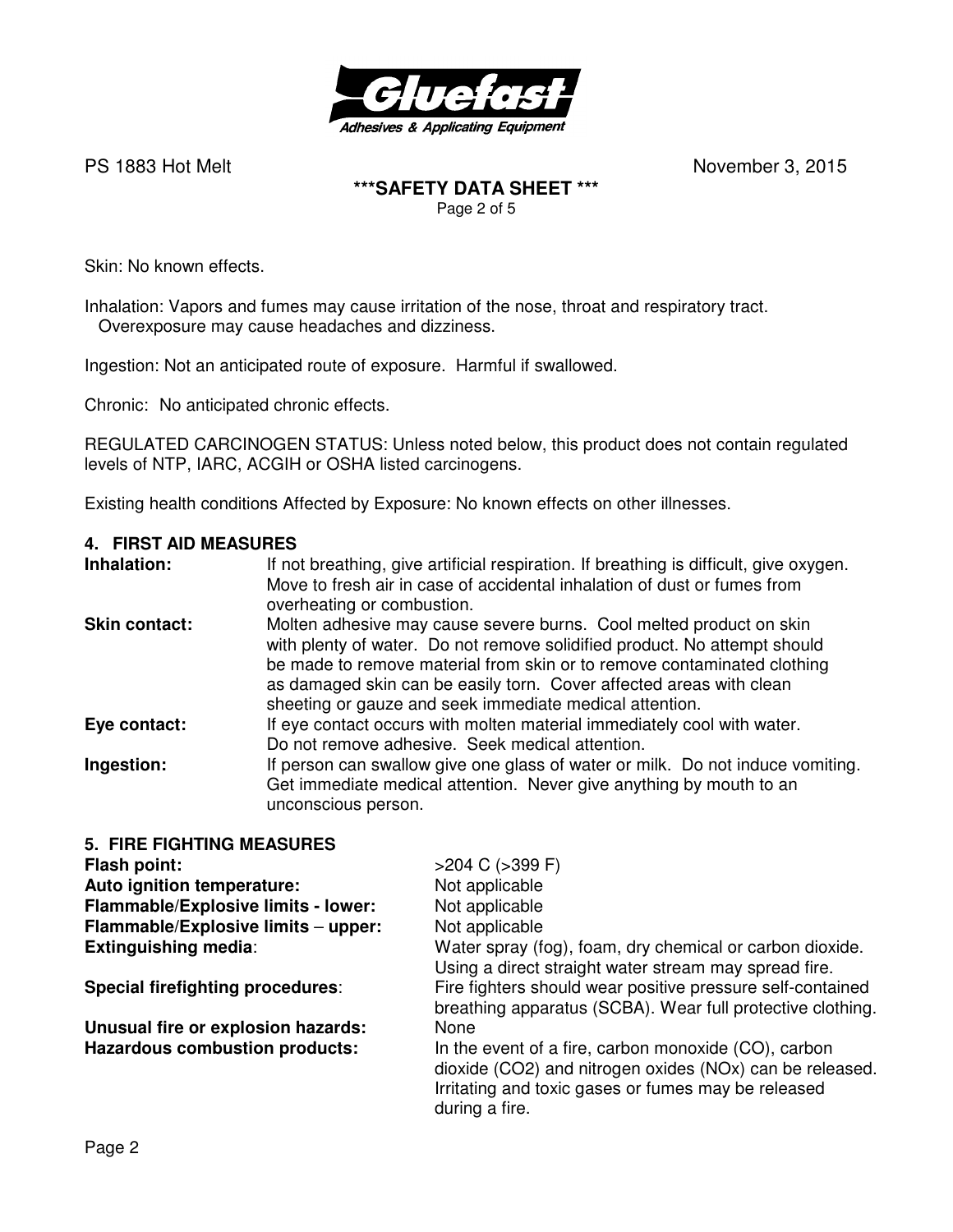

#### **\*\*\*SAFETY DATA SHEET \*\*\***  Page 3 of 5

# **6. ACCIDENTAL RELEASE MEASURES**

Spill or lead procedure: Allow to solidify at room temperature, scrape up and place in disposal container., Isolate the hazard area and deny entry to unnecessary and unprotected personnel.

| <b>Environmental precautions:</b> | Do not allow material to contaminate ground water system.<br>No special environmental precautions required.                                                                                                                                                              |
|-----------------------------------|--------------------------------------------------------------------------------------------------------------------------------------------------------------------------------------------------------------------------------------------------------------------------|
| Clean-up methods:                 | If product is spilled in the solid state, pick up and place in<br>an appropriate waste disposal container. If product is<br>spilled in the molten state, allow product to solidify before<br>scraping up and disposing of in an appropriate waste<br>disposal container. |
| 7. HANDLING AND STORAGE           |                                                                                                                                                                                                                                                                          |
| Handling:                         | Follow suggested application temperature. Do not place<br>wet or damp solid into melt tank. Avoid skin contact with<br>molten adhesive.                                                                                                                                  |
| Storage:                          | For safe storage, store at or below $35^{\circ}$ C (95 $^{\circ}$ F)                                                                                                                                                                                                     |

**For Information on product shelf life, please review the Technical Data Sheet.**

### **8. EXPOSURE CONTROLS/PERSONAL PROTECTION**

**Employers should complete an assessment of all workplaces to determine the need for, and selection of, proper exposure controls and protective equipment for each task performed.** 

| <b>Engineering controls:</b>   | General room ventilation is usually adequate. Local<br>exhaust ventilation is recommended when general<br>ventilation is not sufficient to control airborne<br>contamination.                                                                                                                                        |
|--------------------------------|----------------------------------------------------------------------------------------------------------------------------------------------------------------------------------------------------------------------------------------------------------------------------------------------------------------------|
| <b>Respiratory protection:</b> | No personal respiratory protective equipment normally<br>required. Where the potential exists for exposure to<br>decomposition products due to heating or elevated<br>temperatures, wear NIOSH approved respiratory<br>protection as appropriate. Observe OSHA regulations<br>for respiratory use (29 CFR 1910.134). |
| Eye/face protection:           | Safety goggles or safety glasses with side shields. Full<br>face protection should be used if the potential for<br>splashing or spraying of product exists.                                                                                                                                                          |
| <b>Skin protection:</b>        | Insulated gloves and long sleeved clothing are strongly<br>recommended when working with molten adhesive.                                                                                                                                                                                                            |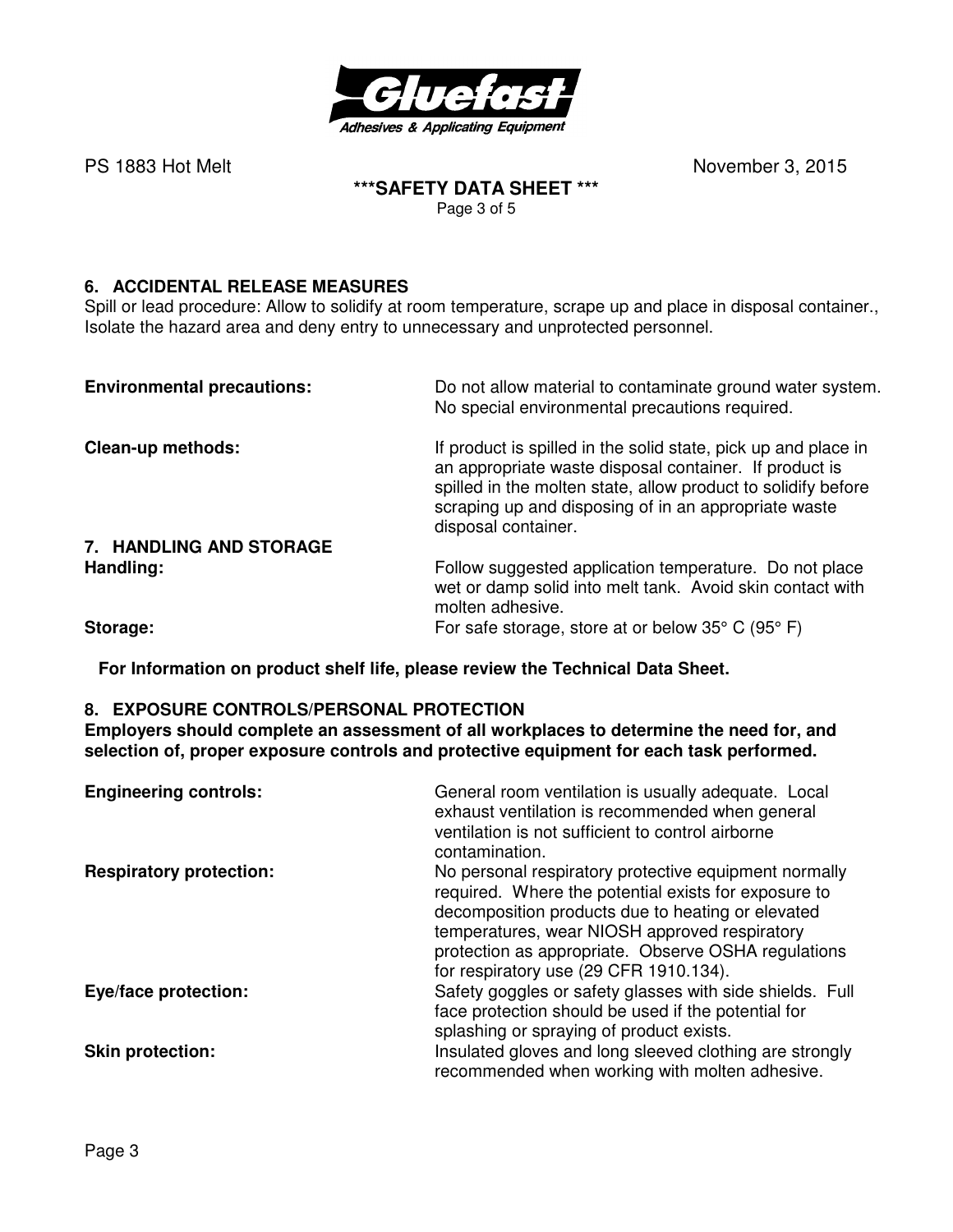

**\*\*\*SAFETY DATA SHEET \*\*\***  Page 4 of 5

**9. PHYSICAL AND CHEMICAL PROPERTIES** 

| <b>Physical state:</b>                     | solid                                                                                                                                                        |
|--------------------------------------------|--------------------------------------------------------------------------------------------------------------------------------------------------------------|
| Color:                                     | off-white                                                                                                                                                    |
| Odor:                                      | slight                                                                                                                                                       |
| <b>Odor threshold:</b>                     | Not available                                                                                                                                                |
| Ph:                                        | Not applicable                                                                                                                                               |
| <b>Vapor Pressure:</b>                     | Not applicable                                                                                                                                               |
| <b>Boiling Point/range:</b>                | Not applicable                                                                                                                                               |
| <b>Melting Point/range:</b>                | N/A                                                                                                                                                          |
| <b>Specific gravity:</b>                   | $1.0 - 1.1$                                                                                                                                                  |
| Vapor density:                             | Not applicable                                                                                                                                               |
| <b>Flash Point:</b>                        | $>232^{\circ}$ C ( $>449.6^{\circ}$ F)                                                                                                                       |
| <b>Flammable/Explosive limits - lower:</b> | Not applicable                                                                                                                                               |
| Flammable/Explosive limits - upper:        | Not applicable                                                                                                                                               |
| <b>Autoignition temperature:</b>           | Not applicable                                                                                                                                               |
| <b>Evaporation rate:</b>                   | Not applicable                                                                                                                                               |
| <b>Solubility in water:</b>                | Insoluble                                                                                                                                                    |
| Partition coefficient (n-octanol/water)    | Not available                                                                                                                                                |
| <b>VOC content:</b>                        | No levels of volatile organic compound emissions are<br>expected at ambient temperature and pressure. Low<br>molecular weight hydrocarbons may be emitted at |

application temperature. Emissions data is best developed by monitoring actual plant conditions.

#### **10. STABILITY AND REACTIVITY**

| Stability:                       | Stable          |
|----------------------------------|-----------------|
| Incompatibility:                 | Not established |
| <b>Hazardous Decomposition:</b>  | Not Established |
| <b>Hazardous Polymerization:</b> | Will not occur  |

### **11. TOXICOLOGICAL INFORMATION**

No data available.

## **12. ECOLOGICAL INFORMATION**

No data available

Page 4